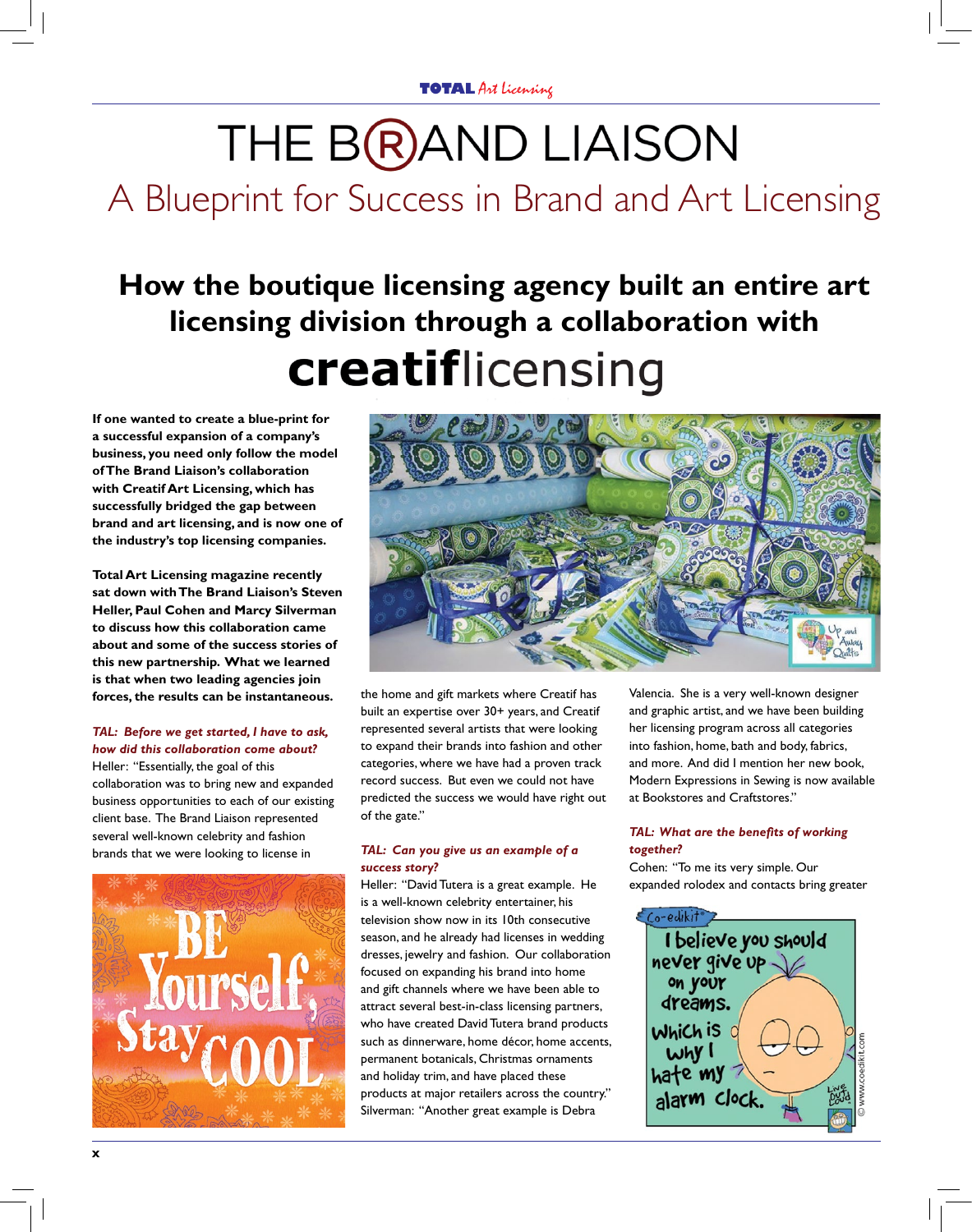#### **TOTAL** Art licensing



opportunities to all of our clients. No one on the Brand Liaison team has less than 15 years of licensing experience. By combining our efforts with The Brand Liaison, we can now reach manufacturing partners across virtually every industry, with access to every major retail channel of distribution."

Heller: "Just look at the success we have

had as proof of that. But to me, in addition to being able to offer expanded opportunities to our existing clients, this collaboration has helped us attract new properties – including a few properties from Europe such as Wild Side animal photography and their famous In The Pink pig, photographer Assaf Frank and a great new property called iGeneration, that we found at BLE with over 20 licenses in Europe. (See separate feature).We now

represent these properties in North America. We are showing iGeneration at Surtex and Licensing Expo, and their European agency, Art



Ask Agency shows this property at BLE."

*TAL: Can you tell me about some of your other properties that you are showing at Surtex and Licensing Expo?*

Silverman: "We will be showing all of our artists but to name a few: Jessica Flick continues to amaze me with her rare talent. She creates unique collections for hundreds of products, which is why the retailers are always coming back to get more of lessica. She has a proven track record. Steve Haskamp is great at spotting new trends



and transforming it into exciting products including over-thecounter fabric, home decor, stationery and giftware. Linda Maron is always creating fresh new collections with her keen sense of design and vivid mix of color. And, we are extremely excited to introduce new collections from Tracey English and Milk and Honey."

Cohen: "One other new initiative is Gary Patterson, the famous artist, known for his cartoon cats and dogs, and

his golf images. We are bringing several new licensees to the Gary Patterson brand and also working with Gary Patterson and his team to expand his sports licensing, including the college sports markets."

#### *TAL: What would you consider your most fun property?*

Heller: "For me there are actually two. First, the outrageous clothing of the Loudmouth brand which has basically become a hallmark for me personally. I wear Loudmouth at virtually every tradeshow. Loudmouth started as golf brand featuring colorful bold prints and has now become a leading worldwide lifestyle and fashion brand. We have over 30 licensees around the world in everything from apparel, to accessories, bedding, luggage, and

many other products all featuring the bold and unforgettable Loudmouth patterns. The other is Coedikit. Its simple cartoon art with sophisticated humor that is appealing to all ages from teens to adults, to grandparents, male, female alike. Everyone can identify with the humor of Coedikit."

#### *TAL: What's next for your collaboration?*

Heller: Well, our newest property is top secret but our clients can get a sneak preview at Surtex and Licensing Expo where we will be launching this brand for its Licensing debut… But you have to come to us to see it!



*For more information, contact: Steven Heller The Brand Liaison (855) 843-5424 steven@thebrandliaison.com*